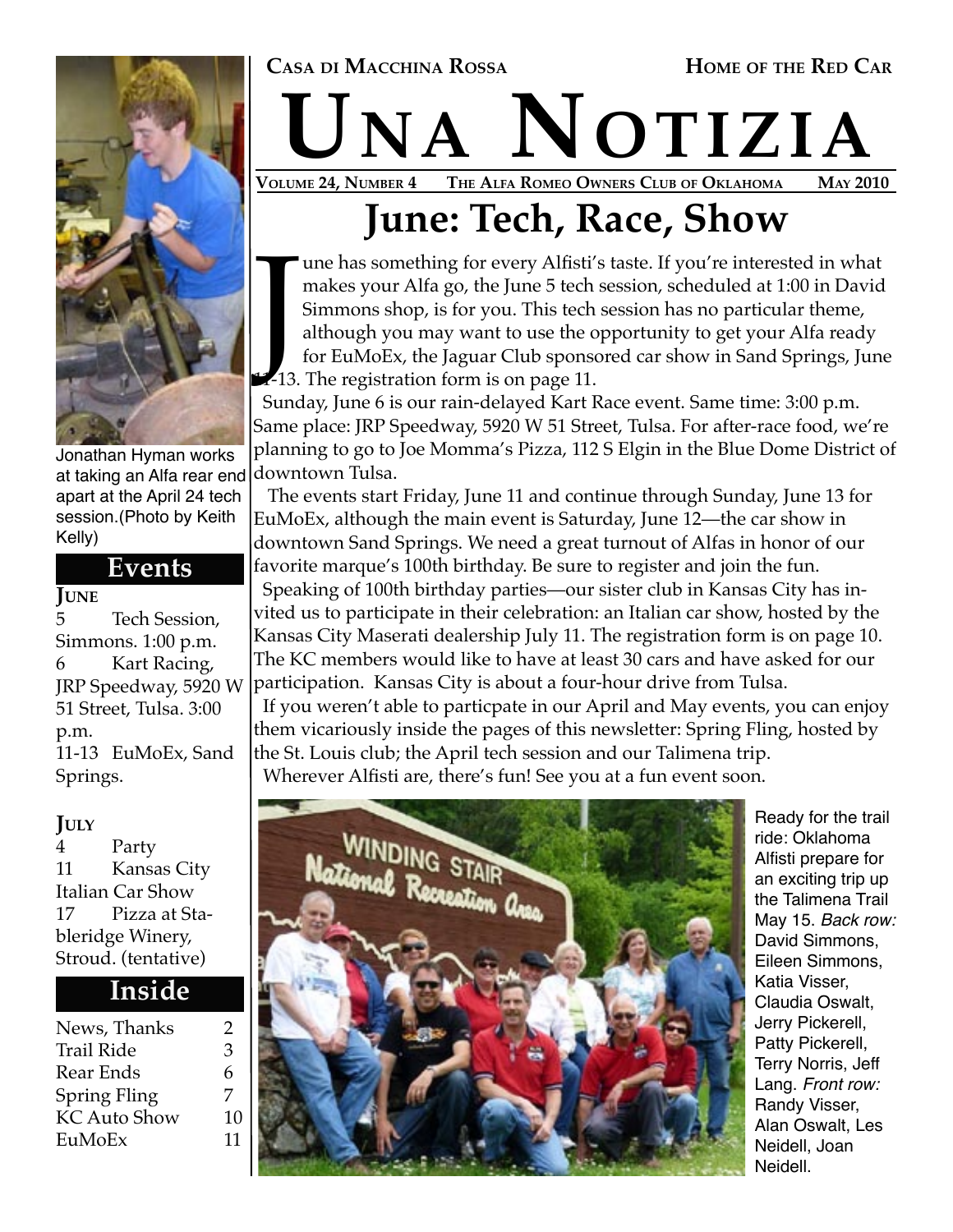### **Member News**

ongratulations to<br>two high school<br>graduates this<br>month: *Dani*<br>Perlingiere graduated from Owasso High Schoo<br>and Ted Human from Holland two high school graduates this month: *Dani Perlingiere* graduated from Owasso High School and *Ted Hyman* from Holland Hall.

### **Eureka Springs**

K. It's May. But<br>
it's not too soon<br>
be thinking about<br>
Fall Fling in Eureka Springs, O<br>
22-24. And tt's not too soon to<br>
make your room reservations it's not too soon to be thinking about Fall Fling in Eureka Springs, Oct. 22-24. And tt's not too soon to make your room reservations as some Alfisti have already done. Call Best Western Inn of the Ozarks, 800-552-3785. Tell them you're with the Alfa Club.

### **Drive Hallett**

n open track day<br>
will be held at<br>
Hallett Raceway<br>
June 29. The cost<br>
will be about<br>
\$250. Contact Les Neidell for<br>
details He and David Simmons will be held at Hallett Raceway June 29. The cost will be about \$250. Contact Les Neidell for details. He and David Simmons plan to participate.



John Fitzgerald, Glenn Beckerdite and David Simmons set up the Spring Fling autocross.



On the road: Les and Joan Neidell, Alan and Claudia Oswalt, Jerry and Patty Pickerell. (Photos by Katia Visser)



### **Talimena Thank You FROM ROBERT VICK TO RUSS NEELY (AND TO ALL OKLAHOMA ALFISTI)**

#### Hi Russ,

 I am enjoying a little retirement time by doing things I never got around to doing. One of the things on my list was to visit Mena Arkansas. I was told "it's nice." That is so true, what a lovely place. There is this scenic highway that starts (or ends, depending on your beginning point) in Mena. Linda and I decided to check it out! We were having a blast, just tearing up the road. We crested



a hill and blasted around a 90 degree turn when all of a sudden we were confronted by a most unexpected sight. A silver 164S, a red 164, a black Milano, a blue Spider, and a yellow Mini with an Alfa hood decal driving hard headed east. With no place to turn around all we could do was watch them disappear from sight.

 It made me remember the last time the Oklahoma club put on the National Convention and how impressed I was with the group. There were as many Alfas at the track day and autocross as there were in the car show. The

group "up there" realizes that owning an Alfa is not about shiny wheels, power windows, or concorso points, it is about driving! My faith has been renewed. Next time I go to Mena, my Milano Verde is going with me!

 Next time you see the Mena drivers, thank them for me! Ciao,

Robert Vick *Eds note: Next time, we'll invite him to join us! Photo by Katia Visser*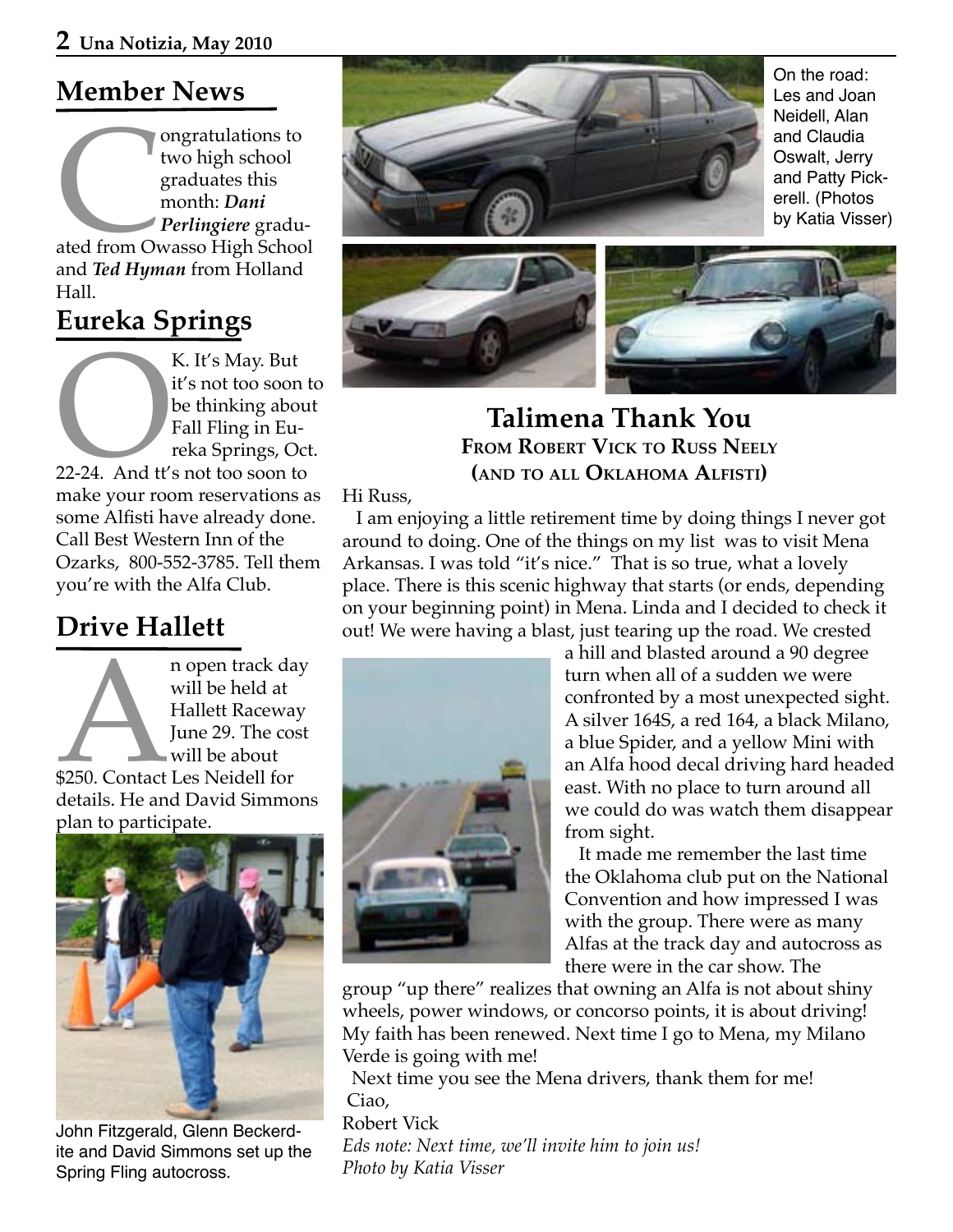# **Trail Ride!**

If was a dark and stormy night. Well, actually<br>it was a damp, gray kind of drizzly day. But<br>it had been a dark and stormy week and the<br>weekend weather forecast for May 15-16 wasn't t was a dark and stormy night. Well, actually it was a damp, gray kind of drizzly day. But Lit had been a dark and stormy week and the encouraging—a 60% chance of rain and thunderstorms in southeastern Oklahoma, our destination.

 After fielding several phone calls about whether we were going to cancel the trip, David said, "Let's go. It was be the two of us and we might be driving the Mini, but we'll go."

 After checking the weather forecast, David decided to drive the Mini (christened the MiOne for these occasions), and we were off to meet the group at River Parks in Tulsa. We were greeted by Les and Joan Neidell in their Milano, Alan and Claudia Oswalt in their 164 and Jerry and Patty Pickerell in their Spider. Jerry and Patty, back in Oklahoma for a brief visit, had trailered their Spider from their home in Colorado, especially for this trip, their favorite Club event. The threatening weather was not a deterrent.

 We were going to meet Jeff Lane and Terry Norris, from Arkansas, and Randy and Katia Visser, from Choctaw, at Rosanna's in Krebs for lunch. Jeff and Terry elected to drive a 164 and Randy and Katia a Toyota Land Cruiser instead of their Spider because of the weather forecast.

 Between Tulsa and Krebs, there was a little rain. It looked that the weather would cooperate with us. We arrived at Rosanna's where a table was waiting for us. Jeff and Terry were a bit late, having been stopped for speeding in one of the small



David Simmons and Jerry Pickerell visit at River Parks before leaving Tulsa.

towns south of Krebs. Jeff got a warning. After lunch, we headed to Lovera's Italian Grocery, where we loaded up on Italian sausage, cheese and other goodies, shopping for our cookout on the grounds of the Queen Wilhelmina Lodge. We did talk briefly about getting some already-cooked food in case of rain, but we didn't. We stopped for gas and then pulled out, headed for the Talimena Trail. As we were leaving Krebs, David looked in his rearview mirror and said, "They got Jerry." Sure enough, a Krebs police officer had Jerry's Spider pulled over. Randy and Katia were right behind him and the rest of us waited on the side of the highway, right across from Speed Trap Bar-B-Q. The police officers in Little Dixie must have been in a good mood, be-





Maybe the owners of the cycle shop and the Bar-B-Q are making a political statement or giving a warning to people driving through Krebs.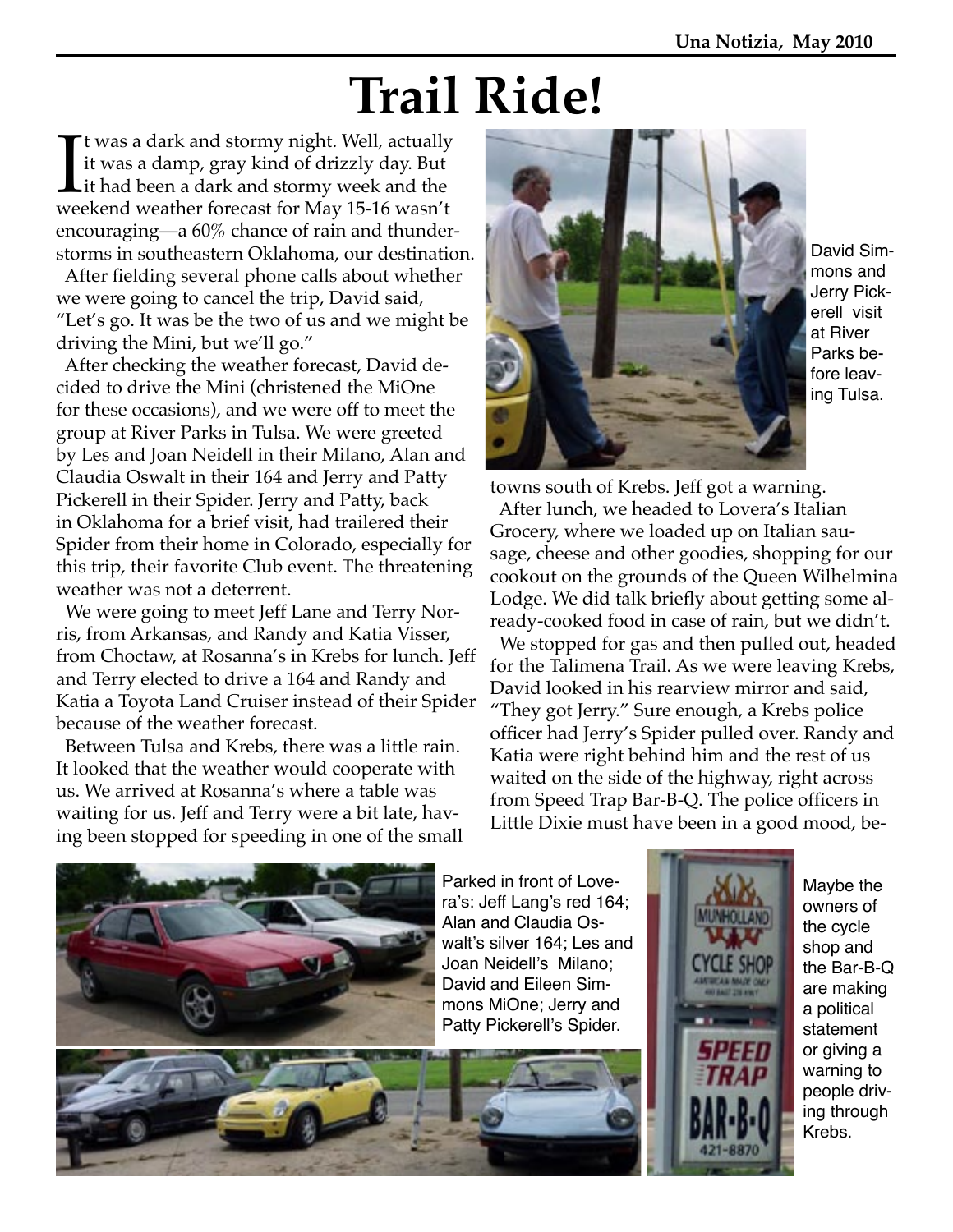#### **4 Una Notizia, May 2010**

cause Jerry got a warning, too.

 Then we were on our way to the Talimena Trail. In spite of the dire weather forecasts for the weekend, we had not encountered any significant rain. So far, so good.

 The weather gods continued to be with us. We stopped at the bottom of the Talimena Trail for the traditional group photo and then we were off. The trip up the trail was wonderful, the perfect Alfa road of hills, curves and beautiful scenery what you could see as it whizzed by! We stopped at one overlook for a more relaxed view of the scenery and then took off again. The trip was fast and fun and over too soon.

 We arrived at Queen Wilhelmena in plenty of time to rest before our cookout. David and I hiked Lover's Lane Trail, an easy hike, although the trail is steep in spots. We finished our hike and arrived in the picnic area just as Alfisti were gathering and unpacking food.

 Once again, as in every Talimena Trail adventure, the area was filled with the smells of Italian sausage on the grill, the sound of conversation and laughter as we shared food, wine and stories of our Alfas and our lives. Once again, we watched a beautiful sunset and then adjourned to the lodge for more talk into the night.

 Sunday morning was thick with fog. David and I visited with Jerry and Patty and with Jeff and Terry at breakfast as we watched the sun emerge and the fog burn off. We left about 9:30, saying good by to Jeff and Terry, who were leaving to go home. We were heading down the Trail as we saw a group of about ten Porsches arrive—and Jeff's red 164 do a quick u-turn to join them.

 From the Lodge, it was an uneventful, though rainy in spots, drive to our final stop, the Fin and Feather Resort on Lake Tenkiller for lunch.

 We were joined there by Joe and Cindy Dorzab, who live in nearby Cookson. They have owned many Alfas of all kinds, but are currently Alfaless. We have a hunch that will change soon! We enjoyed meeting and talking with them.

 After lunch, we said good-by to Randy and Katia who decided to explore the Lake Tenkiller area before heading back to Choctaw. The rest of us caravaned back to Tulsa. The Neidells left the caravan in Tulsa; the Oswalts west of Sand Springs at 129th West Ave. and David and I



Why we came: Alfas on a hilly, curvy road—the Talimena Trail. (Photo by Katia Visser)

waved goodby to the Pickerells as we exited Highway 51 at the Keystone Dam and they continued to their exit and home.

 Another great Alfa Adventure; another set of memories and more of both waiting to happen.



At brunch at the Fin and Feather near Lake Tenkiller, Alan Oswalt, Eileen Simmons, David Simmons and Claudia Oswalt react to an amusing Alfa anecdote. (Photo by Katia Visser)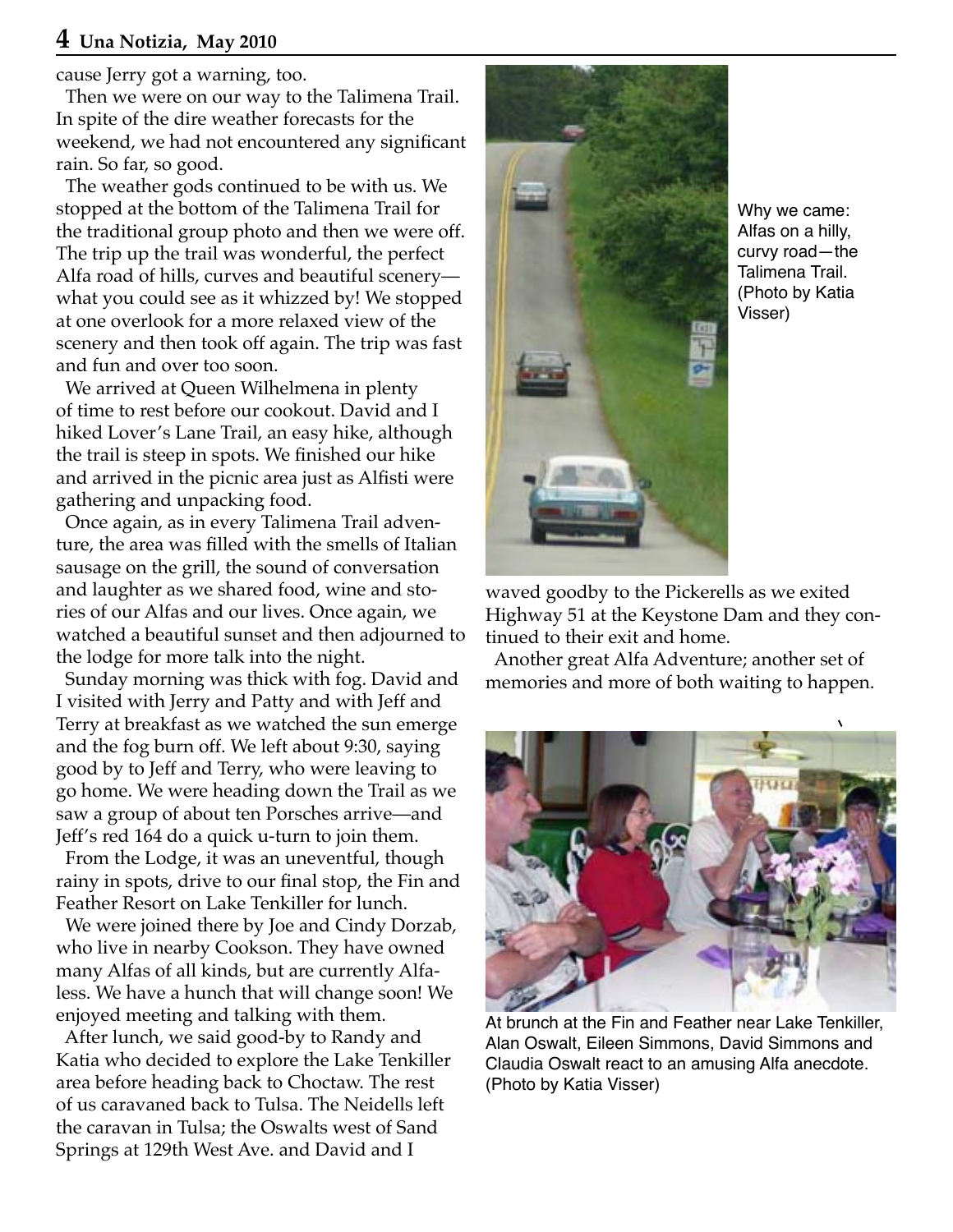#### **Una Notizia, May 2010 5**

Les Niedell and Jerry Pickerell have a shade tree discussion.





**Terry** Norris and Joan Niedell enjoy the unexpectedly dry weather.

Katia Vissers enjoys the food and conversation.



MAG72

Jeff Lang's stories provided much of the evening's entertainment.

David Simmons listens with amusement to the latest story.





At an Italian picnic: Alan Oswalt, Katia Visser, Patty Pickerell, Claudia Oswalt, David Simmons, Les Neidell, Jerry Pickerell, Jeff Lang, Randy Visser.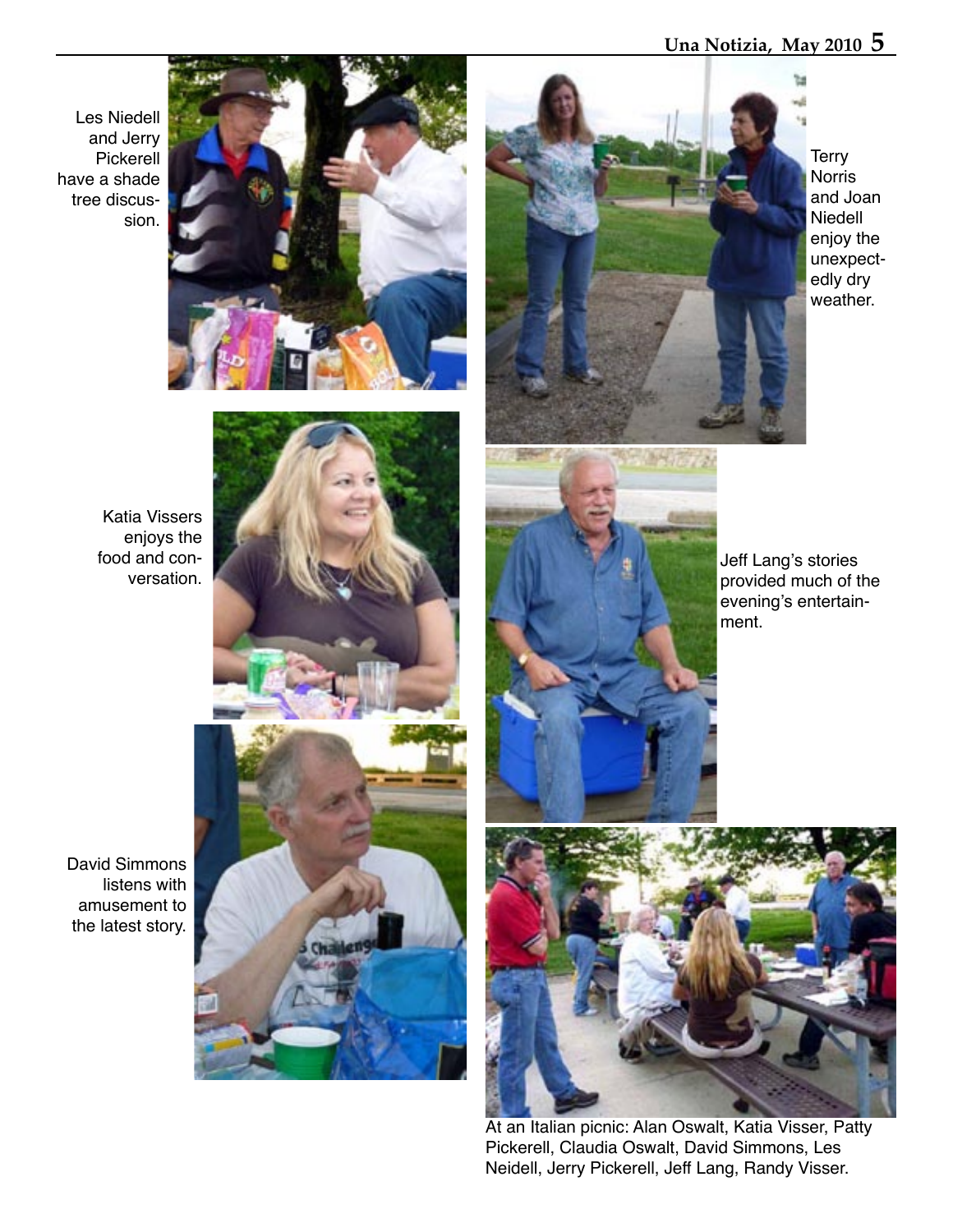### **Learning about Alfa Rear Ends**

**S** o. . . there's a bunch of guys h<br>the shop inspecting rear ends,<br>apart, trying to put them toge<br>learning how Alfa rear ends work. **T** o... there's a bunch of guys hanging around the shop inspecting rear ends, taking them apart, trying to put them together again and

 The place was David Simmons shop on April 28 and the occasion was a tech session on Alfa rear ends. The assembled Alfisti took apart four rear ends—furnished by Alan Oswalt, David Simmons and Jamie Perlingiere. None turned out to be rebuildable. So the Alfisti contented



Keith Kelly, Vijay, Jonathan Hyman and David Hyman give Vijay's Spider purchase a close inspection.

themselves with disassembling the rear ends, learning about limited slip differentials, consuming Adult Beverages and having a great time hanging out in the Guys Alfa Playhouse for an afternoon.

 An entire Alfa Spider unexpectedly showed up at the tech session. Jamie Perlinigere and Vijay located the very sad Spider in Bristow where Vijay bought it and he and Jamie then towed it to the tech session, where it was thoroughly inspected and commented on by the Alfisti.



Jonathan Hyman and Jamie **Perlingiere** apply muscle to a stubborn Alfa rear end. (Photo by Keith Kelly)

David Hyman checks out some hubcaps.





Vijay and Keith Kelly find Vijay's recent Spider purchase amusing.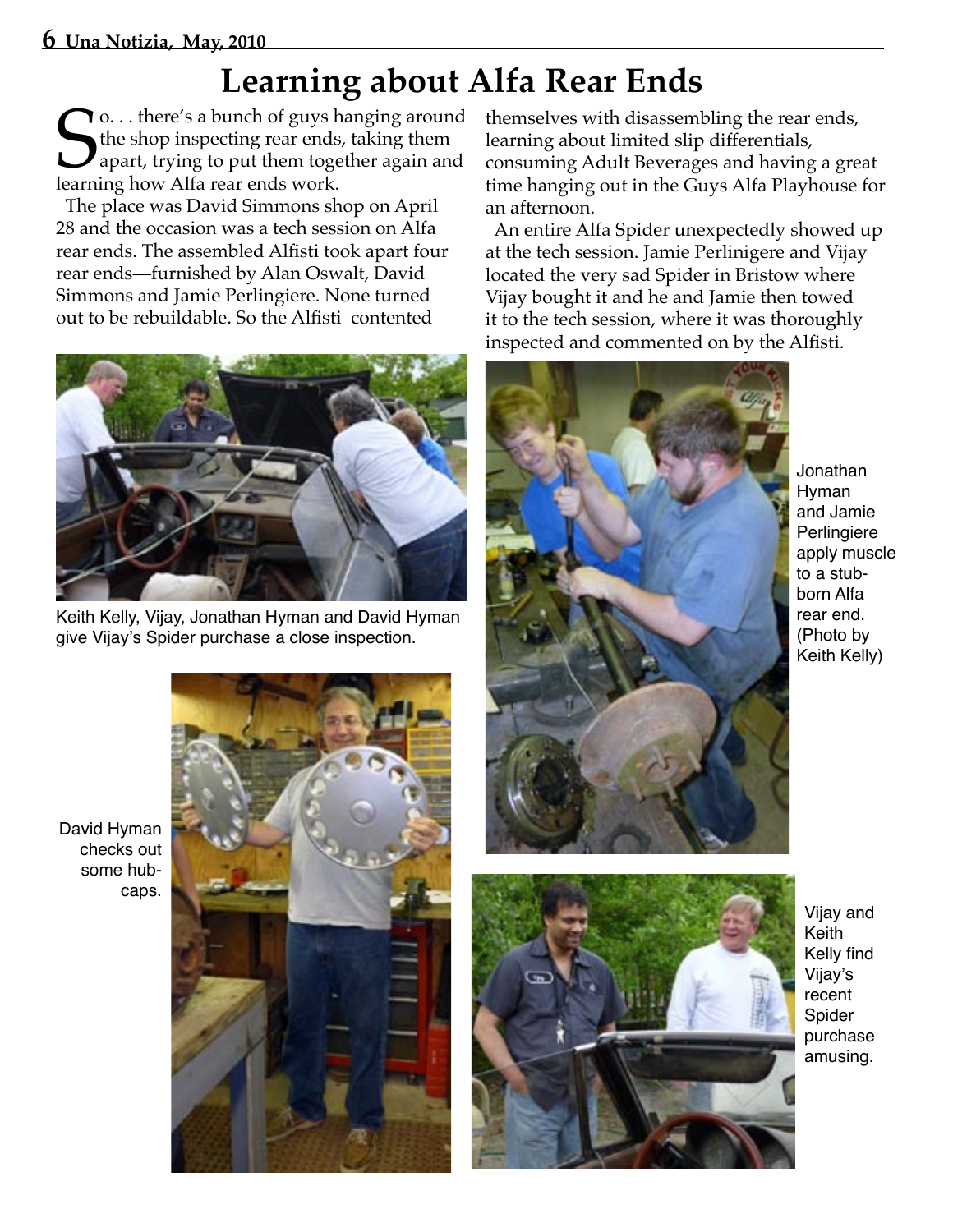

Alfa rear ends are serious business. Scott Fowler listens as Alan Oswalt explains the inner workings of the rear end.





David Simmons explains how an English wheel works to David Hyman.

David Simmons, Jamie Perlingiere, Vijay, Scott Fowler and Jonathan Hyman gather around the shop table to see rear end parts. (Photo by Keith Kelly)

### **Spring Fling: Rainy Start, Sunny Event**

It was raining as David and I packed for<br>Spring Fling the morning of April 30. We<br>had a sense of déjà vu, since last year, we<br>drove through torrential rain most of the way t was raining as David and I packed for Spring Fling the morning of April 30. We had a sense of déjà vu, since last year, we to Washington, MO, about 40 miles west of St. Louis. We were not deterred by a little rain, howver, and after packing and loading the car, saying good-by to our two Beagles and making a quick stop at the Sand Springs Post Office to pick up a package of live plants, we headed east.

 This year, the rain stopped around Joplin and the trip was an uneventful drive on I-44 to Washington. We drove to Spring Fling Headquarters, the Super 8 Motel, and were

greeted by a packing lot with many Alfas in it and by Alfisti. Glen Beckerdite and John Fitzgerald of the Kansas City Club were checking in when we arrived and the guys spent several minutes in Alfa conversation before the deck clerk interrupted to ask if we needed to check in,

 We drove the Mini, christened especially for the event as the MiOne and with a magnetic Alfa emblem firmly attached to the hood. David parked it among the Alfas, of course, and the gathering began unofficially with plenty of parking lot Alfa talk. Everyone noticed the duct tape affixed to the side windows of Ralph Coldewe's beautiful gray 750 Spider. Ralph used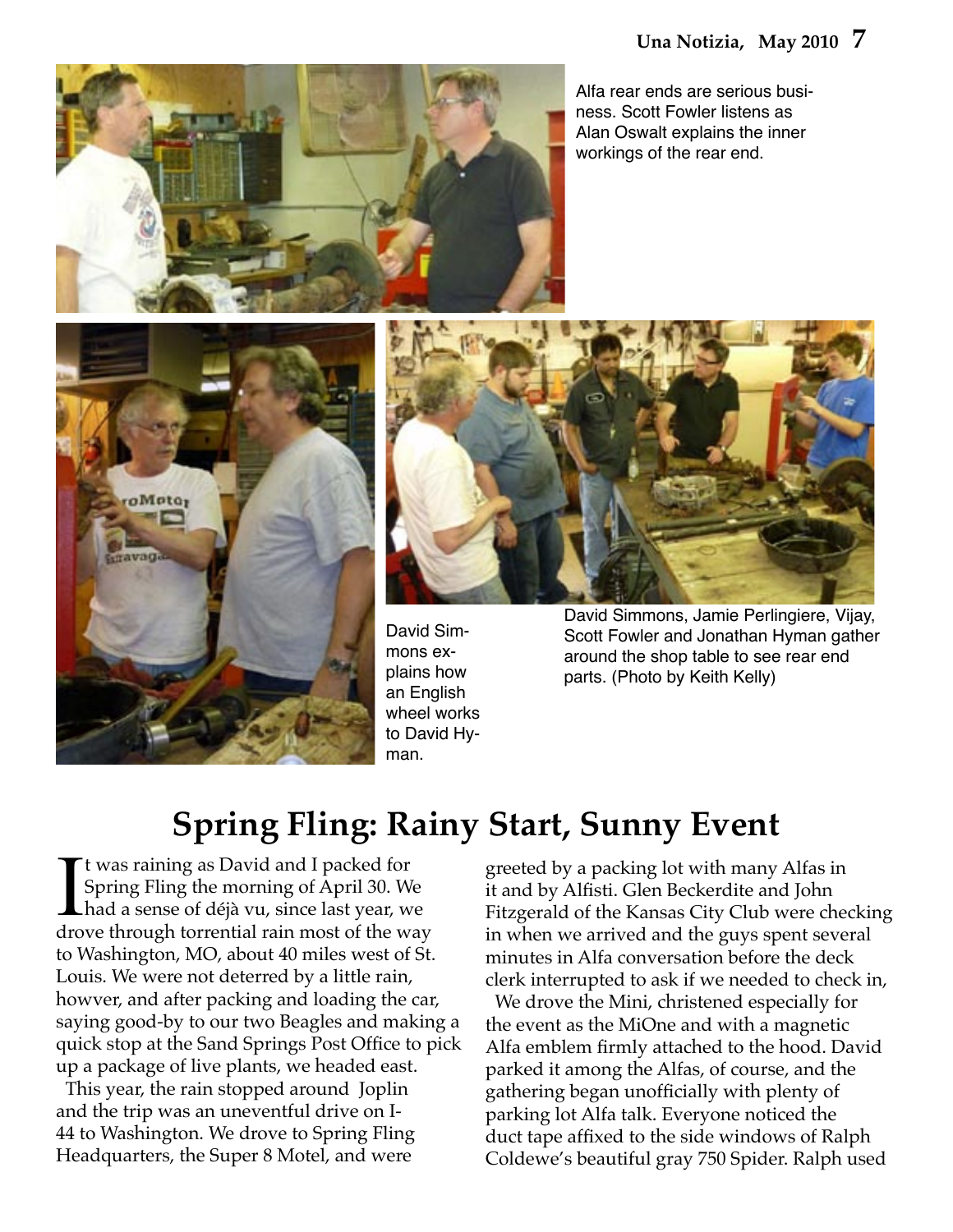#### **8 Una Notizia, May, 2010**

the duct tape to waterproof his car, based on the wet forecast for Friday night. It worked. The storms came and the interior of his car stayed dry. Plus, the duct tape was nicely coordinated with the color of his car.

 The first official event was a pizza party in the motel, hosted by the St. Louis Club, who brought beverages and desserts to accompany the pizza. The food was delicious, but the best part was visiting with other Alfisti, getting caught up on what's been happening since we last saw them and generally enjoying the company. And, of course, the Alfa discussion in the parking lot continued.

 Rallymistress Sue Houser gave the group information about Saturday morning's rally, a variation on a Poker Rally. She christened this one Alfa You Can't Hold 'Em Back Rally, in which she adapted Texas Hold 'Em rules.

 Saturday morning, the breakfast area was full of Alfisti drinking coffee, eating breakfast and waiting for Sue Houser's arrival. She came, we signed the waivers, she gave instructions again and said that it wasn't a timed start. Back out to the parking lot, where there was more Alfa conversation and finally ralliers began to leave.

 The rally was wonderful, a non-stressful drive over great Alfa roads through beautiful farming and wine country. Sue's instructions were clearly written, had great diagrams and even warnings where signs were hard to see. Some of us still managed to miss turns, but it was ok. David and I backtracked to get a closer look at the Bethlehem Lutheran Church, a spectacular building built in 1919 and undergoing some renovation.

 The rally ended at Bommarito Winery, a lovely venue for a bottle of wine and lunch. We lingered there for quite a while and then headed to Walt and Marian Hatcher's home for the art show and to spend a lovely afternoon at their home on a bluff overlooking the Missouri River, Their circle driveway was lined with Alfas and more Alfa talk. Some of us were fortunate enough to stake out a seat on the front porch, look at the cars, watch the river and talk. The sun broke through the clouds for a wonderfully sunny afternoon. It was perfect.

 The banquet was at the Gourmet Café and it certainly lived up to its name. The food was wonderful. David and I shared a table with Darreld and Marilyn Ellis from Topeka and



David Simmons, Steve Coldewe, Glenn Beckerdite, Ralph Coldewe and John Fitzgerald talk to a St. Louis Club member while admiring Steve's Sprint Speciale.



Rich Hirsch, Bruce Tilden and David Simmons check out the cars entered in the concours.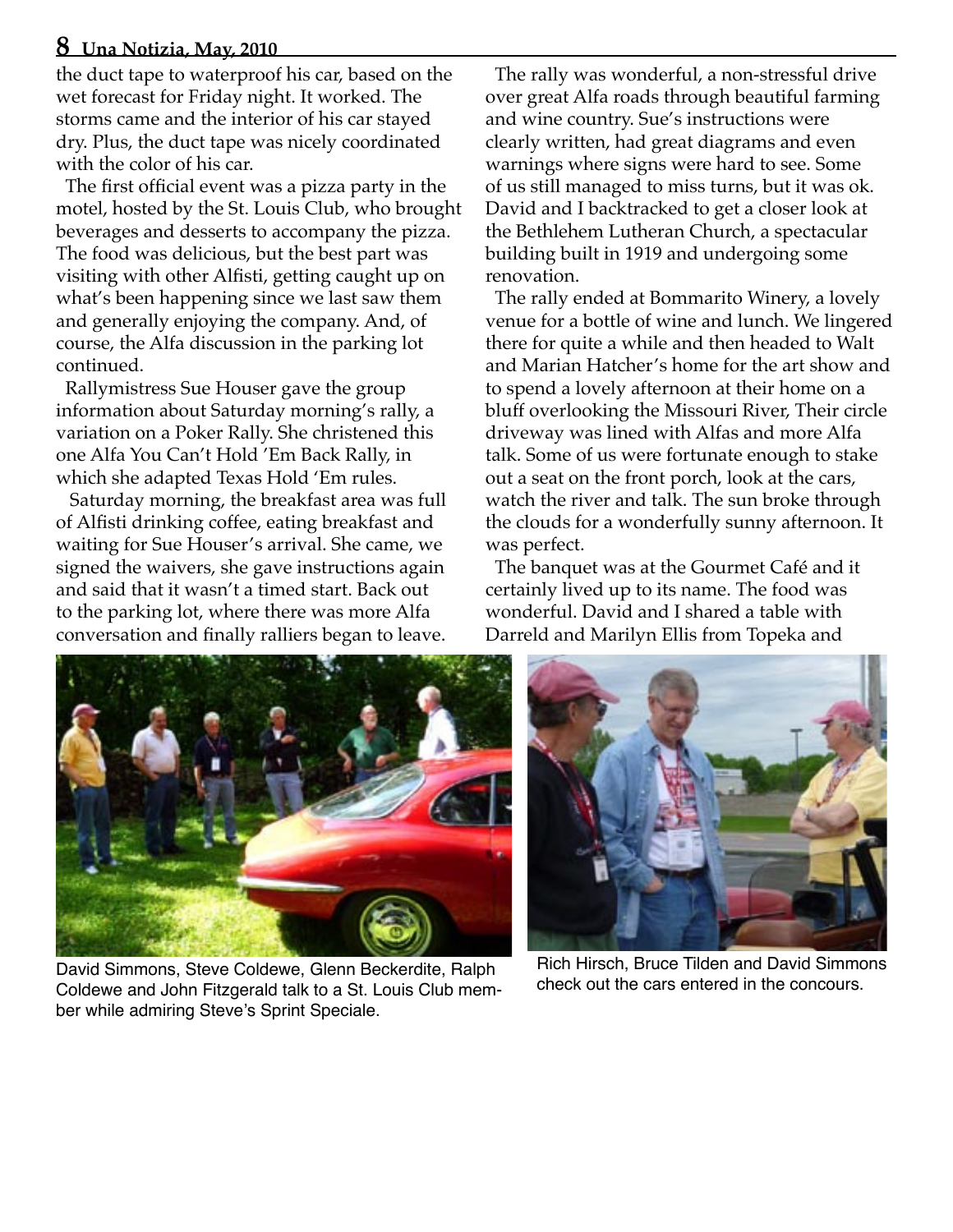#### **Una Notizia, May 2010 9**

Bruce Tilden from Kansas City. We enjoyed the company, the conversation and the door prizes, which were plentiful. St. Louis President Phil Dean had a toast for each person who won a prize, which added entertainment to the evening.

 Sunday morning, the breakfast area at the hotel was nearly empty of Alfisti when David and I arrived for our breakfast before going to the autocross site. Phil Dean had asked for volunteers to help set up the course. We shared a breakfast table with Bernie and Diana Bennett, our friends from the Texas Hill Country Club. Bernie and Diana were test-driving an Alfetta to make sure it's roadworthy for the national convention in June. We had a good visit with them and then went to the autocross site. Bernie and Diana were not far behind us. Part of the road test was autocrossing the Alfetta.

 Glen Beckerdite of the Kansas City Club and David set up the course. It was a little easier this year without the tractor trailer in the middle of the parking lot. The course was fun and relatively fast for a short run. And Glen and David came in first and second in the autocross! Must be the Perlingiere effect. . .

 As the autocross ended, the concours began—a line up of lovely Alfas. More Alfa talk, parking lot conversations and lingering in the unexpected warmth of a sunny Sunday morning. We left the concours for the awards lunch, held (conveniently for us) near I-44.

 David and I came home with trophies—third in the rally (the result of tie-breaker cards being drawn because there was a four-way tie for third); David's art entry, the Century Cam Plant, placed third in the art show and David won his autocross class—non-Alfas. (The MiOne was the only non-Alfa in the autocross.) Although he didn't get a trophy for it, he did place second in the autocross behind Glen Beckerdite.

 We said our goodbyes and headed for I-44 and home. The weekend turned out to be a beautiful one for weather, despite the grim forecast. But the forecast for a weekend of non-stop Alfa fun was an accurate one—we thoroughly enjoyed Spring Fling.

 We had one more Alfa Sighting on the way home—we waved to Bernie and Diana Bennett as we passed them on I-44. They planned to spend a few days in Branson before going home to Texas.

Glenn Beckerdite and David Simmons check their autocross layout.



David Simmons turns in the rally form at the Bommarito Winery.





David Simmons and Bernie Bennett watch as St. Louis President Phil Dean and Graham Davis check waiver forms for the autocross.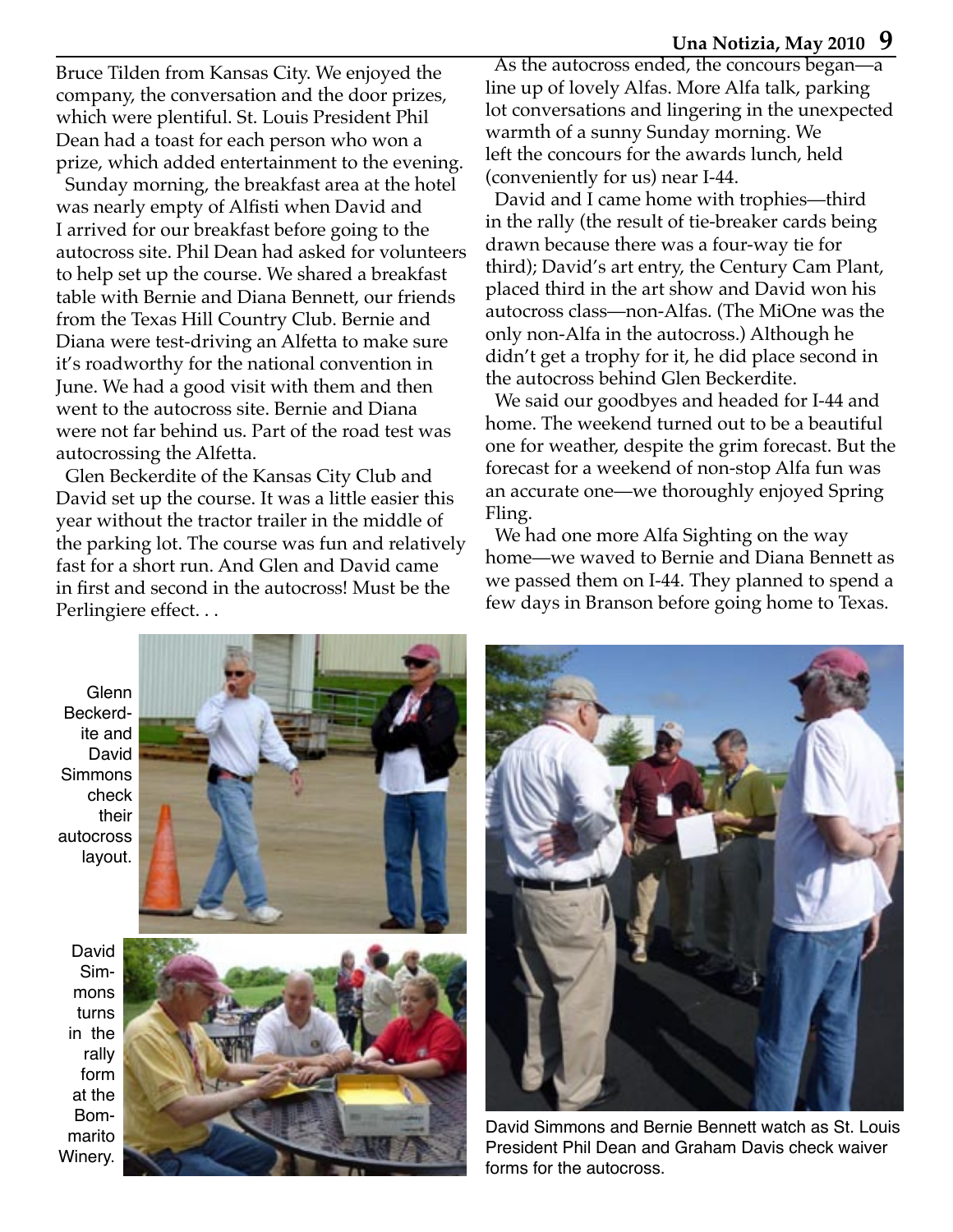|                               | Kansas City Italian Auto and Motorcycle Show                                                                                                                                                                                   |  |  |
|-------------------------------|--------------------------------------------------------------------------------------------------------------------------------------------------------------------------------------------------------------------------------|--|--|
|                               | Celebrating the 100th Anniversary of Alfa Romeo                                                                                                                                                                                |  |  |
|                               |                                                                                                                                                                                                                                |  |  |
|                               | July 11, 2010                                                                                                                                                                                                                  |  |  |
|                               | <b>Sponsored by Aristrocrat Motors</b>                                                                                                                                                                                         |  |  |
|                               | Located at the Vox Theater, 1405 Southwest Boulevard, Kansas City, Kansas                                                                                                                                                      |  |  |
|                               | Entry Form                                                                                                                                                                                                                     |  |  |
|                               |                                                                                                                                                                                                                                |  |  |
|                               |                                                                                                                                                                                                                                |  |  |
|                               |                                                                                                                                                                                                                                |  |  |
|                               | Car/Motorcycle Information                                                                                                                                                                                                     |  |  |
|                               |                                                                                                                                                                                                                                |  |  |
|                               | Year Color Color Color Color Color Color Color Color Color Color Color Color Color Color Color Color Color Color Color Color Color Color Color Color Color Color Color Color Color Color Color Color Color Color Color Color C |  |  |
| Mileage______________________ |                                                                                                                                                                                                                                |  |  |
|                               |                                                                                                                                                                                                                                |  |  |
|                               | Entry forms are due by June 15!                                                                                                                                                                                                |  |  |
| Plagea euhmit antry forme to: |                                                                                                                                                                                                                                |  |  |

#### **Please submit entry forms to: Kansas City Alfa Owners c/o Stuart Brown 1308 W 8th Street, Kansas City, Missouri 64101 Questions? Please contact Stuart Brown at (913) 481-9368**

**Please have your entry at the Vox Theater for set up between 9:30 AM and 10:30 AM**

**Show is scheduled to end at 4:00 PM**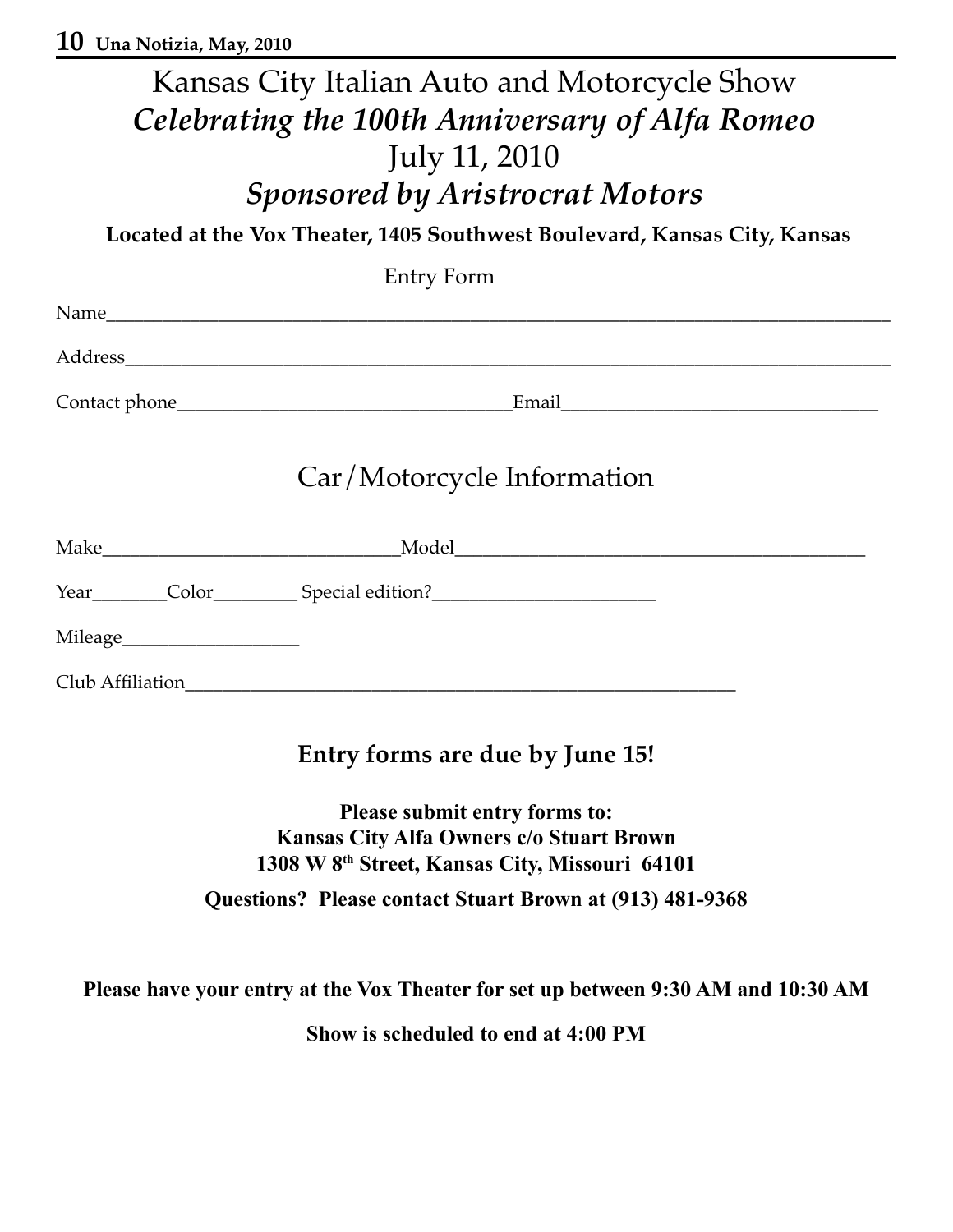#### ALL BRITISH & EUROPEAN CARS **June 11, 12, 13 Downtown Sand Springs , Oklahoma** Benefiting the Tulsa Akdar Shrine Transportation Fund

**June 11 Friday**: 4:00 pm: Registration, cook out, tailgate party Sand Springs Hampton Inn (Host Hotel), 81st W Ave off Highway 412. 6:30 pm. till ??????

**June 12 Saturday:** 8:00-10:00 a.m. Registration and set up downtown Sand Springs. 10:00-2:00 Cars in place, participants' choice judging. 6:00 p.m. Awards Dinner at Chastain's Casual Café, 112 N. Main, Sand Springs

**June 13 Sunday:** 9:00 a.m.: Slalom on K-Mart parking lot, 1200 East Charles Page Blvd.

| Tulsa, OK 74147.<br><b>ONLINE:</b> www.eumoex.com                                                                                                                                                                              |        |              |     |  |  |  |  |
|--------------------------------------------------------------------------------------------------------------------------------------------------------------------------------------------------------------------------------|--------|--------------|-----|--|--|--|--|
| Participant Names                                                                                                                                                                                                              |        |              |     |  |  |  |  |
| Address and the state of the state of the state of the state of the state of the state of the state of the state of the state of the state of the state of the state of the state of the state of the state of the state of th |        | State        | Zip |  |  |  |  |
|                                                                                                                                                                                                                                | Phone: |              |     |  |  |  |  |
| Vehicle marque:<br><u> 1980 - Johann Barbara, martxa a</u>                                                                                                                                                                     | Model: | Year:        |     |  |  |  |  |
| Additional auto Marque:                                                                                                                                                                                                        | Model: | Year:        |     |  |  |  |  |
| Additional auto Marque:                                                                                                                                                                                                        | Model: | Year:        |     |  |  |  |  |
| After $6/1/10$ Show package will not include hat Additional hats $\omega$ \$15 each<br>Registration prior to 6/1/10: \$30 1st car, \$15 each additional car.                                                                   | \$     |              |     |  |  |  |  |
| Registration after $6/1/010$<br>\$35 1st car, \$20 each additional car                                                                                                                                                         |        |              |     |  |  |  |  |
| Awards Dinner: # persons $\qquad \qquad$ \$25 each (June 13 reservations cannot be guaranteed)                                                                                                                                 | S      |              |     |  |  |  |  |
| Slalom only: \$15 (JCNA members deduct \$5, club covers insurance)                                                                                                                                                             |        |              |     |  |  |  |  |
| Additional donation to Akdar Shrine Transportation Fund THANKS!                                                                                                                                                                |        |              |     |  |  |  |  |
| Make checks payable to JAGUAR CLUB OF TULSA INC                                                                                                                                                                                |        | <b>TOTAL</b> |     |  |  |  |  |

#### **Release of Liability**

It is an Entrant's privilege to participate in any Jaguar Club of Tulsa Inc. event upon executing proper registration forms and paying published entrance fees. I hereby agree to enter the above described automobiles in the Euro Motor Extravaganza. In consideration of the right and privilegeto enter and participate and other valuable consideration, and intending to be legally bound, I agree to release the Jaguar Club of Tulsa Inc. and the Euro Expo show committee from any and all liability for injuries, damage or loss arising from my entry and attendance in the show.

Entrant signature:\_\_\_\_\_\_\_\_\_\_\_\_\_\_\_\_\_\_\_\_\_\_\_\_\_\_\_\_\_\_\_\_\_\_\_\_\_\_\_\_\_\_ Date:\_\_\_\_\_\_\_\_\_\_\_\_\_\_\_\_\_\_\_\_\_\_\_\_\_